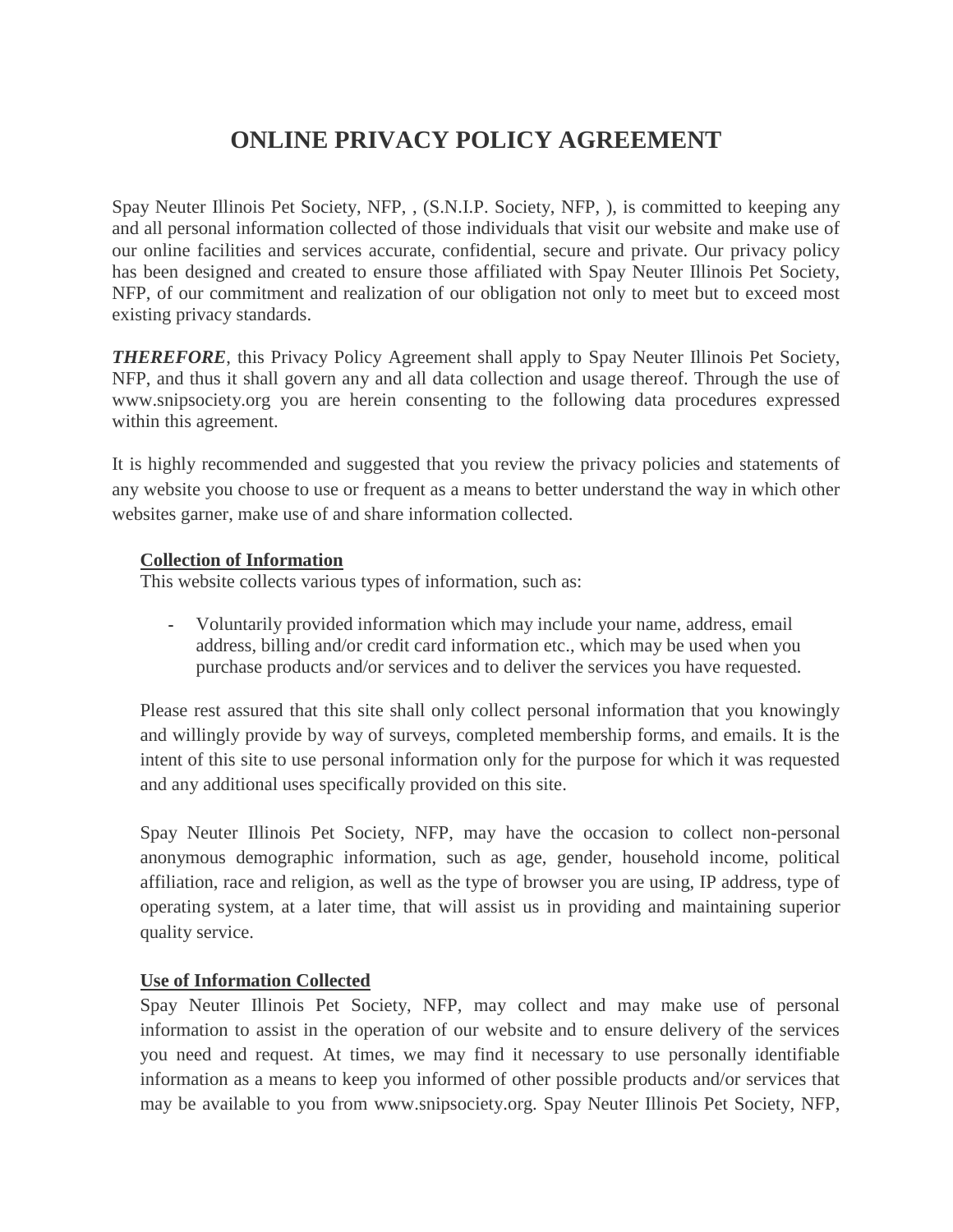may also be in contact with you with regards to completing surveys and/or research questionnaires related to your opinion of current or potential future services that may be offered.

Spay Neuter Illinois Pet Society, NFP, does not now, nor will it in the future, sell, rent or lease any of its customer lists and/or names to any third parties.

Spay Neuter Illinois Pet Society, NFP, , may feel it necessary, from time to time, to make contact with you on behalf of our other external business partners with regards to a potential new offer which may be of interest to you. If you consent or show interest in presented offers, then, at that time, specific identifiable information, such as name, email address and/or telephone number, may be shared with the third party.

Spay Neuter Illinois Pet Society, NFP, may disclose your personal information, without any prior notice to you, unless required to do in accordance to applicable laws and/or in a good faith belief that such action is deemed necessary or required in an effort to:

- Remain in conformance with any decrees, laws and/or statutes or in an effort to comply with any process which may be served upon Spay Neuter Illinois Pet Society, NFP, and/or its website;
- Maintain, safeguard and/or preserve all the rights and/or property of Spay Neuter Illinois Pet Society, NFP, ; and
- Perform under demanding conditions in an effort to safeguard the personal safety of users of www.snipsociety.organd/or the general public.

# **Non-Marketing Purposes**

Spay Neuter Illinois Pet Society, NFP, greatly respects your privacy. We do maintain and reserve the right to contact you if needed for non-marketing purposes (such as bug alerts, security breaches, account issues, and/or changes in Spay Neuter Illinois Pet Society, NFP, products and services). In certain circumstances, we may use our website, newspapers, or other public means to post a notice.

#### **Children Under Age of 18**

Spay Neuter Illinois Pet Society, NFP, does not knowingly collect personal identifiable information from children under the age of eighteen (18) without verifiable parental consent. If it is determined that such information has been inadvertently collected on anyone under the age of eighteen (18), we shall immediately take the necessary steps to ensure that such information is deleted from our system's database. Anyone under the age of eighteen (18) must seek and obtain parent or guardian permission to use this website.

#### **Unsubscribe or Opt-Out**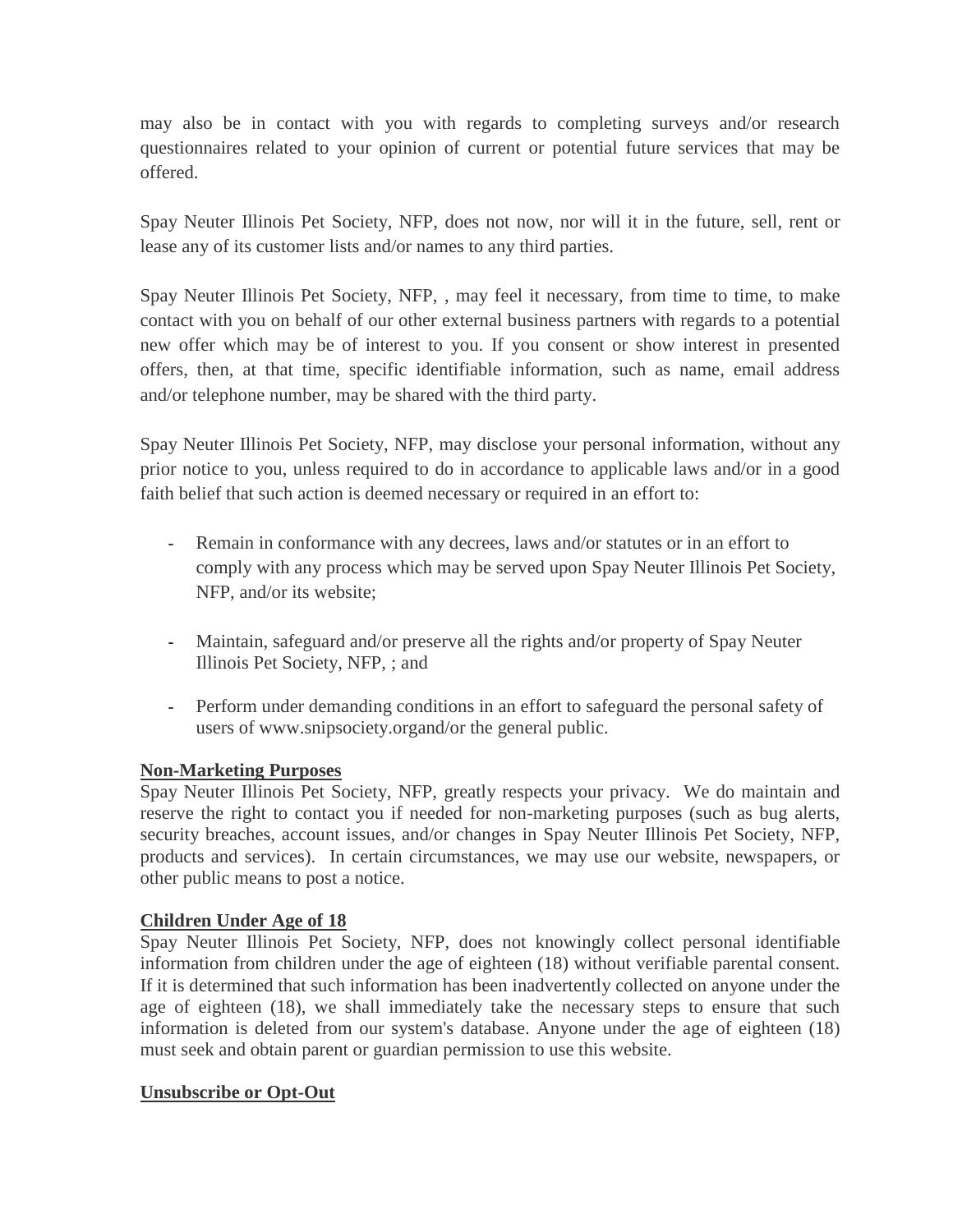All users and/or visitors to our website have the option to discontinue receiving communication from us and/or reserve the right to discontinue receiving communications by way of email or newsletters. To discontinue or unsubscribe to our website please send an email that you wish to unsubscribe to benpasulka2@gmail.com. If you wish to unsubscribe or opt-out from any third party websites, you must go to that specific website to unsubscribe and/or opt-out. Spay Neuter Illinois Pet Society, NFP, will continue to adhere to the privacy policy described herein with respect to any personal information previously collected.

## **Links to Other Web Sites**

Our website does contain links to affiliate and other websites. Spay Neuter Illinois Pet Society, NFP, does not claim nor accept responsibility for any privacy policies, practices and/or procedures of other such websites. Therefore, we encourage all users and visitors to be aware when they leave our website and to read the privacy statements of each and every website that collects personally identifiable information. The aforementioned Privacy Policy Agreement applies only and solely to the information collected by our website.

#### **Security**

Spay Neuter Illinois Pet Society, NFP, shall endeavor and shall take every precaution to maintain adequate physical, procedural and technical security with respect to its offices and information storage facilities so as to prevent any loss, misuse, unauthorized access, disclosure or modification of the user's personal information under our control.

## **Changes to Privacy Policy Agreement**

Spay Neuter Illinois Pet Society, NFP, reserves the right to update and/or change the terms of our privacy policy, and as such we will post those changes to our website, so that our users and/or visitors are always aware of the type of information we collect, how it will be used, and under what circumstances, if any, we may disclose such information. If at any point in time Spay Neuter Illinois Pet Society, NFP, decides to make use of any personally identifiable information on file, in a manner vastly different from that which was stated when this information was initially collected, the user or users shall be promptly notified by email. Users at that time shall have the option as to whether or not to permit the use of their information in this separate manner.

#### **Acceptance of Terms**

Through the use of this website, you are hereby accepting the terms and conditions stipulated within the aforementioned Privacy Policy Agreement. If you are not in agreement with our terms and conditions, then you should refrain from further use of our sites. In addition, your continued use of our website following the posting of any updates or changes to our terms and conditions shall mean that you are in agreement and acceptance of such changes.

#### **How to Contact Us**

If you have any questions or concerns regarding the Privacy Policy Agreement related to our website, please feel free to contact us at the following email, telephone number or mailing address.

#### **Email:** info@snipsociety.org